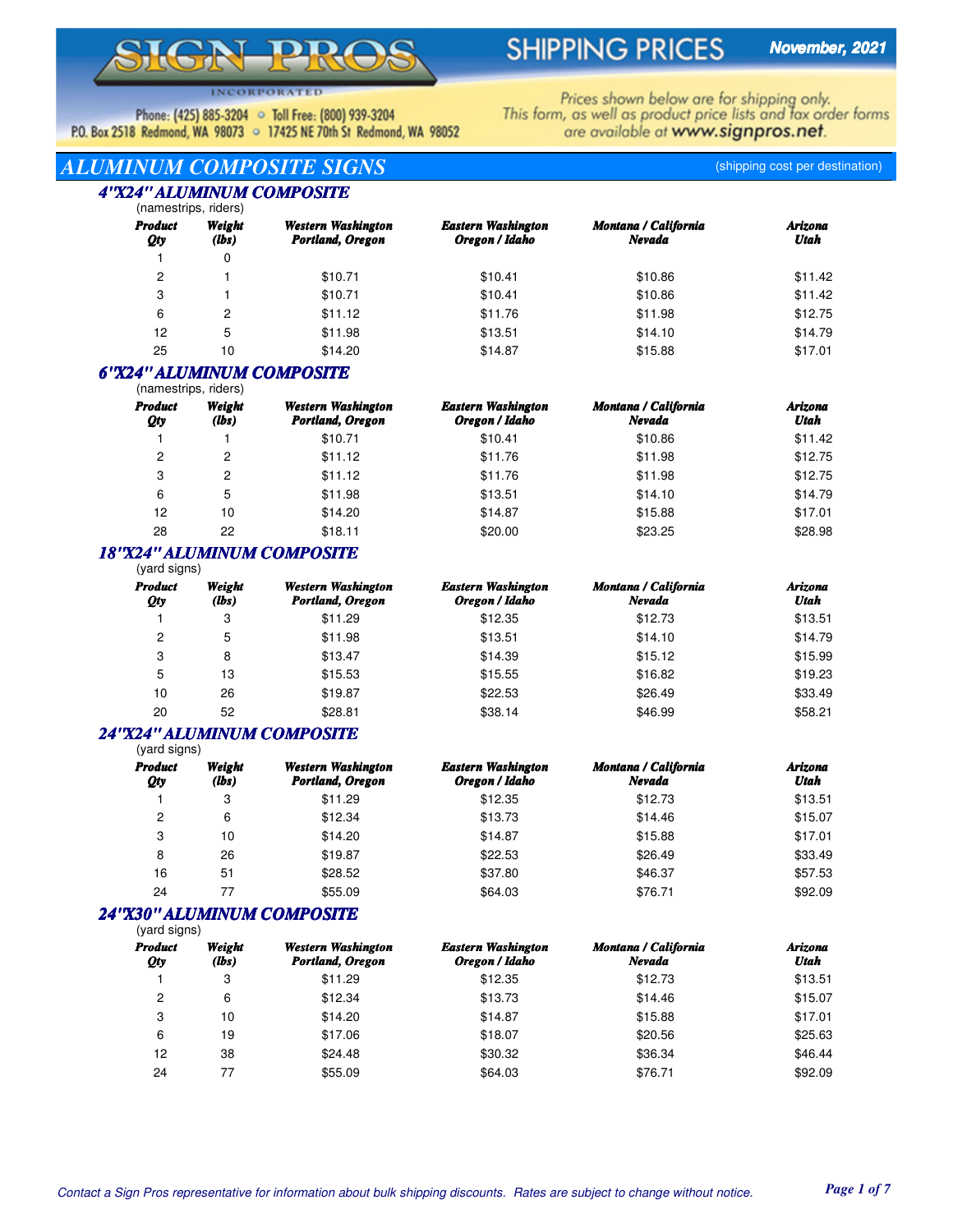# $\overline{\phantom{a}}$

# **SHIPPING PRICES**

**INCORPORATED** 

Phone: (425) 885-3204 • Toll Free: (800) 939-3204 P.O. Box 2518 Redmond, WA 98073 . 17425 NE 70th St Redmond, WA 98052 Prices shown below are for shipping only.<br>This form, as well as product price lists and fax order forms are available at www.signpros.net.

# *CORRUGATED PLASTIC SIGNS* (shipping cost per destination)

#### (namestrips, riders) *4"X24" COREX*

| <b>Product</b><br>Qty | Weight<br>(lbs) | Western Washington<br>Portland, Oregon | <b>Eastern Washington</b><br>Oregon / Idaho | Montana / California<br>Nevada | Arizona<br>Utah |  |
|-----------------------|-----------------|----------------------------------------|---------------------------------------------|--------------------------------|-----------------|--|
| 12                    | 2               | \$11.12                                | \$11.76                                     | \$11.98                        | \$12.75         |  |
| 25                    | 3               | \$11.29                                | \$12.35                                     | \$12.73                        | \$13.51         |  |
| 50                    | 6               | \$12.34                                | \$13.73                                     | \$14.46                        | \$15.07         |  |
| 100                   | 13              | \$15.53                                | \$15.55                                     | \$16.82                        | \$19.23         |  |
| 250                   | 32              | \$22.23                                | \$26.56                                     | \$31.32                        | \$40.09         |  |

## *6"X24" COREX*

(namestrips, riders, directional arrows)

| <b>Product</b><br>Qty | Weight<br>(lbs) | Western Washington<br>Portland, Oregon | <b>Eastern Washington</b><br>Oregon / Idaho | <b>Montana / California</b><br>Nevada | Arizona<br>Utah |
|-----------------------|-----------------|----------------------------------------|---------------------------------------------|---------------------------------------|-----------------|
| 12                    | 2               | \$11.12                                | \$11.76                                     | \$11.98                               | \$12.75         |
| 25                    | 5               | \$11.98                                | \$13.51                                     | \$14.10                               | \$14.79         |
| 50                    | 10              | \$14.20                                | \$14.87                                     | \$15.88                               | \$17.01         |
| 100                   | 19              | \$17.06                                | \$18.07                                     | \$20.56                               | \$25.63         |
| 250                   | 48              | \$27.71                                | \$36.40                                     | \$44.23                               | \$55.39         |

# *9"X24" COREX*

(namestrips, riders, directional arrows)

| <b>Product</b><br>Qty | Weight<br>$(lbs)$ | Western Washington<br>Portland, Oregon | <b>Eastern Washington</b><br>Oregon / Idaho | <b>Montana / California</b><br>Nevada | Arizona<br>Utah |
|-----------------------|-------------------|----------------------------------------|---------------------------------------------|---------------------------------------|-----------------|
| 12                    | 3                 | \$11.29                                | \$12.35                                     | \$12.73                               | \$13.51         |
| 25                    |                   | \$12.96                                | \$14.01                                     | \$14.84                               | \$15.50         |
| 50                    | 14                | \$15.84                                | \$15.84                                     | \$17.20                               | \$20.30         |
| 100                   | 28                | \$20.67                                | \$23.79                                     | \$28.12                               | \$35.71         |
| 250                   | 70                | \$33.92                                | \$45.74                                     | \$55.47                               | \$68.00         |

#### (window signs) *18"X24" COREX*

| וטווטיש זיטטוויזי     |                 |                                        |                                             |                                |                 |
|-----------------------|-----------------|----------------------------------------|---------------------------------------------|--------------------------------|-----------------|
| <b>Product</b><br>Qty | Weight<br>(lbs) | Western Washington<br>Portland, Oregon | <b>Eastern Washington</b><br>Oregon / Idaho | Montana / California<br>Nevada | Arizona<br>Utah |
| 6                     | 3               | \$11.29                                | \$12.35                                     | \$12.73                        | \$13.51         |
| 12                    |                 | \$12.96                                | \$14.01                                     | \$14.84                        | \$15.50         |
| 25                    | 14              | \$15.84                                | \$15.84                                     | \$17.20                        | \$20.30         |
| 50                    | 28              | \$20.67                                | \$23.79                                     | \$28.12                        | \$35.71         |
| 100                   | 56              | \$29.92                                | \$39.69                                     | \$49.62                        | \$61.01         |
|                       |                 |                                        |                                             |                                |                 |

#### *24"X24" COREX*

| (window signs)        |                 |                                        |                                             |                                |                 |
|-----------------------|-----------------|----------------------------------------|---------------------------------------------|--------------------------------|-----------------|
| <b>Product</b><br>Qty | Weight<br>(lbs) | Western Washington<br>Portland, Oregon | <b>Eastern Washington</b><br>Oregon / Idaho | Montana / California<br>Nevada | Arizona<br>Utah |
| 6                     | 4               | \$11.55                                | \$12.97                                     | \$13.56                        | \$14.24         |
| 12                    | 9               | \$13.77                                | \$14.62                                     | \$15.45                        | \$16.30         |
| 25                    | 19              | \$17.06                                | \$18.07                                     | \$20.56                        | \$25.63         |
| 50                    | 38              | \$24.48                                | \$30.32                                     | \$36.34                        | \$46.44         |

### *24"X36" COREX*

| (window signs)        |                 |                                        |                                             |                                |                 |
|-----------------------|-----------------|----------------------------------------|---------------------------------------------|--------------------------------|-----------------|
| <b>Product</b><br>Qty | Weight<br>(lbs) | Western Washington<br>Portland, Oregon | <b>Eastern Washington</b><br>Oregon / Idaho | Montana / California<br>Nevada | Arizona<br>Utah |
| 6                     |                 | \$12.96                                | \$14.01                                     | \$14.84                        | \$15.50         |
| 12                    | 13              | \$15.53                                | \$15.55                                     | \$16.82                        | \$19.23         |
| 25                    | 28              | \$20.67                                | \$23.79                                     | \$28.12                        | \$35.71         |
| 50                    | 56              | \$29.92                                | \$39.69                                     | \$49.62                        | \$61.01         |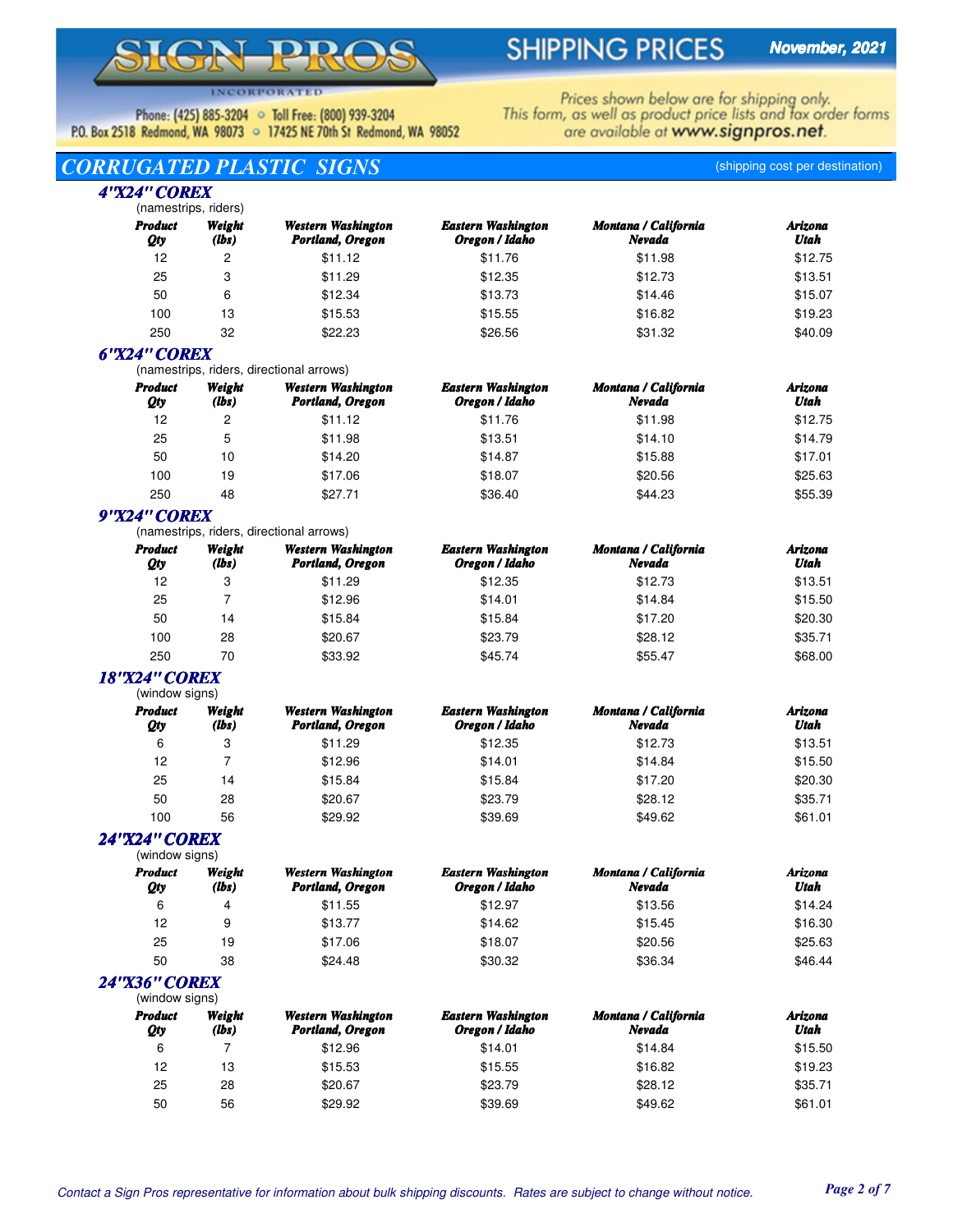# **SHIPPING PRICES**

Prices shown below are for shipping only.<br>This form, as well as product price lists and fax order forms

are available at www.signpros.net.

**INCORPORATED** 

Phone: (425) 885-3204 • Toll Free: (800) 939-3204 P.O. Box 2518 Redmond, WA 98073 . 17425 NE 70th St Redmond, WA 98052

### *COREX A-BOARD TOPPERS*

| <b>Product</b><br>Qty | Weight<br>(lbs) | Western Washington<br>Portland, Oregon | <b>Eastern Washington</b><br>Oregon / Idaho | Montana / California<br>Nevada | Arizona<br>Utah |
|-----------------------|-----------------|----------------------------------------|---------------------------------------------|--------------------------------|-----------------|
|                       |                 | \$10.71                                | \$10.41                                     | \$10.86                        | \$11.42         |
| 3                     | 2               | \$11.12                                | \$11.76                                     | \$11.98                        | \$12.75         |
| 6                     | 3               | \$11.29                                | \$12.35                                     | \$12.73                        | \$13.51         |
| 12                    |                 | \$12.96                                | \$14.01                                     | \$14.84                        | \$15.50         |
| 25                    | 14              | \$15.84                                | \$15.84                                     | \$17.20                        | \$20.30         |
| 50                    | 28              | \$20.67                                | \$23.79                                     | \$28.12                        | \$35.71         |
| 100                   | 56              | \$29.92                                | \$39.69                                     | \$49.62                        | \$61.01         |

# *MISCELLANEOUS ITEMS* (shipping cost per destination)

| <b>WOOD STAKES - 24"</b> |                   |                                        |                                             |                                |                 |  |  |  |
|--------------------------|-------------------|----------------------------------------|---------------------------------------------|--------------------------------|-----------------|--|--|--|
| <b>Product</b><br>Qty    | Weight<br>$(lbs)$ | Western Washington<br>Portland, Oregon | <b>Eastern Washington</b><br>Oregon / Idaho | Montana / California<br>Nevada | Arizona<br>Utah |  |  |  |
|                          | 0                 |                                        |                                             |                                |                 |  |  |  |
| 12                       | 6                 | \$12.34                                | \$13.73                                     | \$14.46                        | \$15.07         |  |  |  |
| 50                       | 25                | \$19.35                                | \$21.87                                     | \$25.63                        | \$32.31         |  |  |  |
| <b>WOOD STAKES - 48"</b> |                   |                                        |                                             |                                |                 |  |  |  |

| <b>Product</b><br><b>Qty</b> | Weight<br>(lbs) | <b>Western Washington</b><br>Portland, Oregon | <b>Eastern Washington</b><br>Oregon / Idaho | Montana / California<br>Nevada | Arizona<br>Utah |  |  |
|------------------------------|-----------------|-----------------------------------------------|---------------------------------------------|--------------------------------|-----------------|--|--|
|                              |                 | \$10.71                                       | \$10.41                                     | \$10.86                        | \$11.42         |  |  |
| 12                           | 12              | \$15.11                                       | \$15.37                                     | \$16.43                        | \$18.40         |  |  |
| 50                           | 50              | \$28.29                                       | \$37.46                                     | \$45.64                        | \$56.83         |  |  |
|                              |                 |                                               |                                             |                                |                 |  |  |

## *METAL "H" STAKES*

| Product<br>Qty | Weight<br>(lbs) | Western Washington<br>Portland, Oregon | <b>Eastern Washington</b><br>Oregon / Idaho | Montana / California<br>Nevada | Arizona<br>Utah |
|----------------|-----------------|----------------------------------------|---------------------------------------------|--------------------------------|-----------------|
|                |                 |                                        |                                             |                                |                 |
| 12             |                 | \$11.98                                | \$13.51                                     | \$14.10                        | \$14.79         |
| 50             | 22              | \$18.11                                | \$20.00                                     | \$23.25                        | \$28.98         |

#### *OUTDOOR FLYER BOX*

| <b>Product</b><br>Qty | Weight<br>(lbs) | Western Washington<br>Portland, Oregon | <b>Eastern Washington</b><br>Oregon / Idaho | Montana / California<br>Nevada | Arizona<br>Utah |
|-----------------------|-----------------|----------------------------------------|---------------------------------------------|--------------------------------|-----------------|
|                       | 2               | \$11.12                                | \$11.76                                     | \$11.98                        | \$12.75         |
| 2                     | 4               | \$11.55                                | \$12.97                                     | \$13.56                        | \$14.24         |
| 5                     | 9               | \$13.77                                | \$14.62                                     | \$15.45                        | \$16.30         |
| 15                    | 26              | \$19.87                                | \$22.53                                     | \$26.49                        | \$33.49         |
| 25                    | 44              | \$26.54                                | \$34.15                                     | \$41.10                        | \$52.11         |

### *NEVER OUT FLYER BOX*

| <b>Product</b><br>Qty | Weight<br>(lbs) | Western Washington<br>Portland, Oregon | <b>Eastern Washington</b><br>Oregon / Idaho | Montana / California<br>Nevada | Arizona<br>Utah |
|-----------------------|-----------------|----------------------------------------|---------------------------------------------|--------------------------------|-----------------|
|                       | 2               | \$11.12                                | \$11.76                                     | \$11.98                        | \$12.75         |
| 2                     | 4               | \$11.55                                | \$12.97                                     | \$13.56                        | \$14.24         |
| 5                     | 9               | \$13.77                                | \$14.62                                     | \$15.45                        | \$16.30         |
| 15                    | 26              | \$19.87                                | \$22.53                                     | \$26.49                        | \$33.49         |
| 25                    | 44              | \$26.54                                | \$34.15                                     | \$41.10                        | \$52.11         |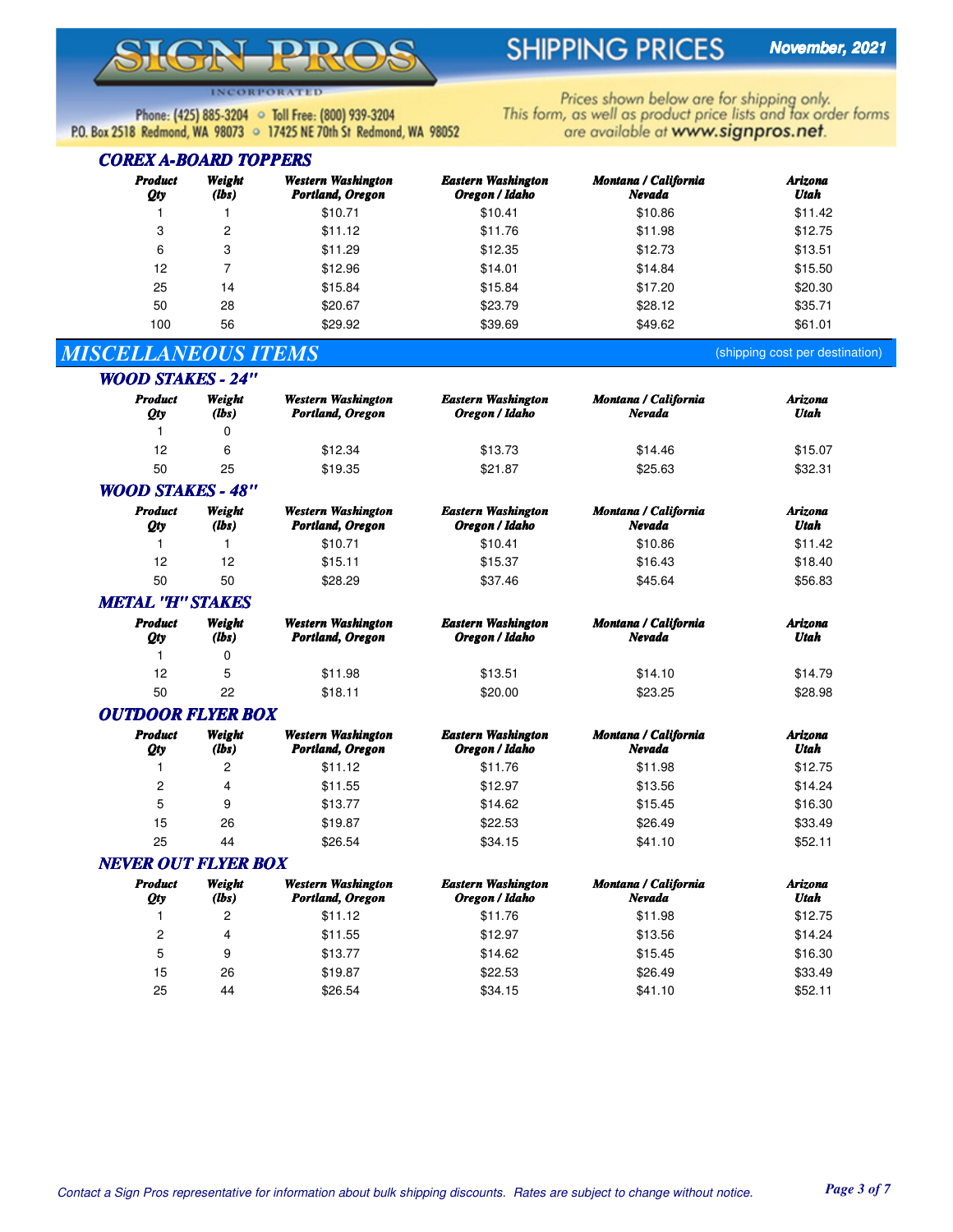# $\overline{\phantom{0}}$

# **SHIPPING PRICES**

**INCORPORATED** 

Phone: (425) 885-3204 • Toll Free: (800) 939-3204 P.O. Box 2518 Redmond, WA 98073 . 17425 NE 70th St Redmond, WA 98052 Prices shown below are for shipping only.<br>This form, as well as product price lists and fax order forms are available at www.signpros.net.

# *PLYWOOD A-BOARDS* (shipping cost per destination)

### *24"X24" PLYWOOD A-BOARDS*

Contact one of our representatives about bulk shipping discounts for orders greater than 25 qty.

| Product<br>Qty | Weight<br>(lbs) | Western Washington<br>Portland, Oregon | Eastern Washington<br>Oregon / Idaho | <b>Montana / California</b><br>Nevada | Arizona<br>Utah |
|----------------|-----------------|----------------------------------------|--------------------------------------|---------------------------------------|-----------------|
|                | 10              | \$14.20                                | \$14.87                              | \$15.88                               | \$17.01         |
| 2              | 20              | \$17.36                                | \$18.70                              | \$21.50                               | \$26.74         |
| 3              | 30              | \$21.64                                | \$25.25                              | \$29.64                               | \$37.91         |
| 4              | 40              | \$25.09                                | \$31.70                              | \$37.91                               | \$48.50         |
| 5              | 50              | \$28.29                                | \$37.46                              | \$45.64                               | \$56.83         |

## *24"X32" PLYWOOD A-BOARDS*

Contact one of our representatives about bulk shipping discounts for orders greater than 12 qty.

| <b>Product</b><br>Qty | Weight<br>(lbs) | Western Washington<br>Portland, Oregon | <b>Eastern Washington</b><br>Oregon / Idaho | Montana / California<br>Nevada | Arizona<br>Utah |
|-----------------------|-----------------|----------------------------------------|---------------------------------------------|--------------------------------|-----------------|
|                       | 13              | \$15.53                                | \$15.55                                     | \$16.82                        | \$19.23         |
| 2                     | 27              | \$20.31                                | \$23.06                                     | \$27.29                        | \$34.60         |
| 3                     | 40              | \$25.09                                | \$31.70                                     | \$37.91                        | \$48.50         |
| 4                     | 53              | \$29.06                                | \$38.37                                     | \$47.59                        | \$58.92         |
| 5                     | 67              | \$33.15                                | \$44.58                                     | \$54.63                        | \$67.13         |

## *24"X36" PLYWOOD A-BOARDS*

Contact one of our representatives about bulk shipping discounts for orders greater than 12 qty.

| <b>Product</b><br>Qty | Weight<br>(lbs) | Western Washington<br>Portland, Oregon | <b>Eastern Washington</b><br>Oregon / Idaho | <b>Montana / California</b><br>Nevada | Arizona<br>Utah |
|-----------------------|-----------------|----------------------------------------|---------------------------------------------|---------------------------------------|-----------------|
|                       | 15              | \$16.15                                | \$16.10                                     | \$17.59                               | \$21.37         |
| 2                     | 30              | \$21.64                                | \$25.25                                     | \$29.64                               | \$37.91         |
| 3                     | 45              | \$26.83                                | \$34.80                                     | \$41.92                               | \$53.02         |
| 4                     | 60              | \$31.26                                | \$41.50                                     | \$51.74                               | \$63.47         |

# *PLYWOOD SIGNS* (shipping cost per destination)

(namestrips, riders) *4"X24" PLYWOOD*

|                       | ,,,a,,,compo, ,,ac,o, |                                        |                                             |                                       |                 |  |
|-----------------------|-----------------------|----------------------------------------|---------------------------------------------|---------------------------------------|-----------------|--|
| <b>Product</b><br>Qty | Weight<br>(lbs)       | Western Washington<br>Portland, Oregon | <b>Eastern Washington</b><br>Oregon / Idaho | <b>Montana / California</b><br>Nevada | Arizona<br>Utah |  |
|                       |                       | \$10.71                                | \$10.41                                     | \$10.86                               | \$11.42         |  |
| 3                     | 2                     | \$11.12                                | \$11.76                                     | \$11.98                               | \$12.75         |  |
| 6                     | 5                     | \$11.98                                | \$13.51                                     | \$14.10                               | \$14.79         |  |
| 12                    | 10                    | \$14.20                                | \$14.87                                     | \$15.88                               | \$17.01         |  |
| 25                    | 21                    | \$17.69                                | \$19.30                                     | \$22.42                               | \$27.85         |  |
| 50                    | 42                    | \$25.88                                | \$32.92                                     | \$39.44                               | \$50.25         |  |
|                       |                       |                                        |                                             |                                       |                 |  |

(namestrips, riders) *6"X24" PLYWOOD*

|                       | (Hallicstrips, Hucis) |                                        |                                             |                                       |                 |
|-----------------------|-----------------------|----------------------------------------|---------------------------------------------|---------------------------------------|-----------------|
| <b>Product</b><br>Qty | Weight<br>(lbs)       | Western Washington<br>Portland, Oregon | <b>Eastern Washington</b><br>Oregon / Idaho | <b>Montana / California</b><br>Nevada | Arizona<br>Utah |
|                       |                       | \$10.71                                | \$10.41                                     | \$10.86                               | \$11.42         |
| 3                     | 4                     | \$11.55                                | \$12.97                                     | \$13.56                               | \$14.24         |
| 6                     | 8                     | \$13.47                                | \$14.39                                     | \$15.12                               | \$15.99         |
| 12                    | 15                    | \$16.15                                | \$16.10                                     | \$17.59                               | \$21.37         |
| 25                    | 31                    | \$22.07                                | \$25.86                                     | \$30.44                               | \$38.97         |
| 50                    | 62                    | \$31.82                                | \$42.31                                     | \$52.77                               | \$64.49         |
|                       |                       |                                        |                                             |                                       |                 |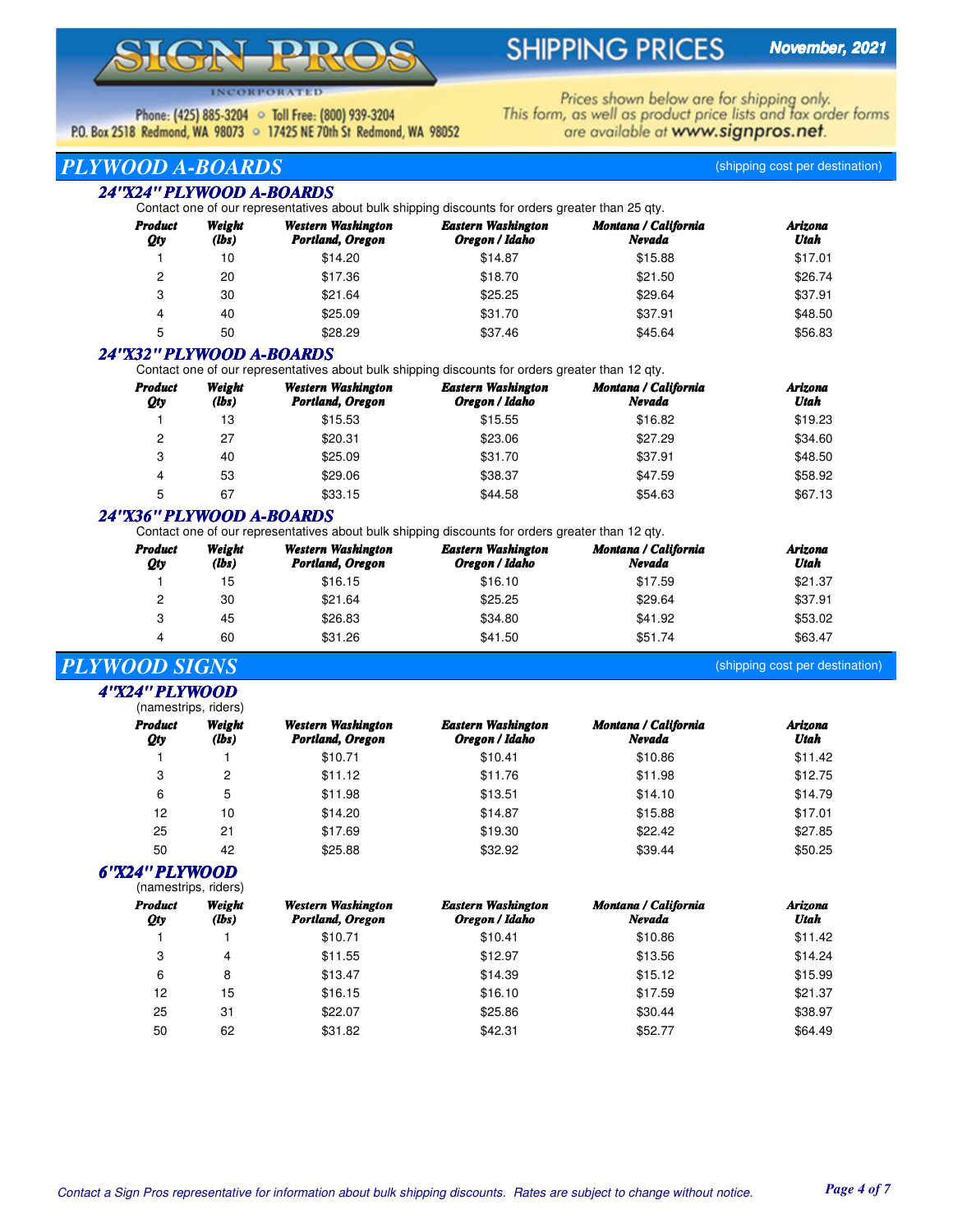# $\overline{\phantom{0}}$

# **SHIPPING PRICES**

**INCORPORATED** 

Phone: (425) 885-3204 • Toll Free: (800) 939-3204 P.O. Box 2518 Redmond, WA 98073 . 17425 NE 70th St Redmond, WA 98052 Prices shown below are for shipping only.<br>This form, as well as product price lists and fax order forms are available at www.signpros.net.

#### (commercial riders) *6"X48" PLYWOOD*

| $\overline{C}$        |                 |                                        |                                             |                                |                 |
|-----------------------|-----------------|----------------------------------------|---------------------------------------------|--------------------------------|-----------------|
| <b>Product</b><br>Qty | Weight<br>(lbs) | Western Washington<br>Portland, Oregon | <b>Eastern Washington</b><br>Oregon / Idaho | Montana / California<br>Nevada | Arizona<br>Utah |
|                       | 2               | \$11.12                                | \$11.76                                     | \$11.98                        | \$12.75         |
| 3                     | 8               | \$13.47                                | \$14.39                                     | \$15.12                        | \$15.99         |
| 6                     | 15              | \$16.15                                | \$16.10                                     | \$17.59                        | \$21.37         |
| 12                    | 30              | \$21.64                                | \$25.25                                     | \$29.64                        | \$37.91         |
| 25                    | 62              | \$31.82                                | \$42.31                                     | \$52.77                        | \$64.49         |
|                       |                 |                                        |                                             |                                |                 |

#### (yard signs) *18"X24" PLYWOOD*

| 19 anu siynis <i>)</i> |                 |                                        |                                             |                                       |                 |  |  |
|------------------------|-----------------|----------------------------------------|---------------------------------------------|---------------------------------------|-----------------|--|--|
| <b>Product</b><br>Qty  | Weight<br>(lbs) | Western Washington<br>Portland, Oregon | <b>Eastern Washington</b><br>Oregon / Idaho | <b>Montana / California</b><br>Nevada | Arizona<br>Utah |  |  |
|                        | 4               | \$11.55                                | \$12.97                                     | \$13.56                               | \$14.24         |  |  |
| 3                      | 11              | \$14.70                                | \$15.09                                     | \$16.18                               | \$17.61         |  |  |
| 5                      | 19              | \$17.06                                | \$18.07                                     | \$20.56                               | \$25.63         |  |  |
| 6                      | 22              | \$18.11                                | \$20.00                                     | \$23.25                               | \$28.98         |  |  |
| 10                     | 38              | \$24.48                                | \$30.32                                     | \$36.34                               | \$46.44         |  |  |
| 12                     | 45              | \$26.83                                | \$34.80                                     | \$41.92                               | \$53.02         |  |  |

#### (yard signs) *18"X30" PLYWOOD*

| <b>Product</b><br>Qty | Weight<br>(lbs) | Western Washington<br>Portland, Oregon | <b>Eastern Washington</b><br>Oregon / Idaho | Montana / California<br>Nevada | Arizona<br>Utah |
|-----------------------|-----------------|----------------------------------------|---------------------------------------------|--------------------------------|-----------------|
|                       | 5               | \$11.98                                | \$13.51                                     | \$14.10                        | \$14.79         |
| 3                     | 14              | \$15.84                                | \$15.84                                     | \$17.20                        | \$20.30         |
| 5                     | 23              | \$18.51                                | \$20.64                                     | \$24.09                        | \$30.06         |
| 6                     | 28              | \$20.67                                | \$23.79                                     | \$28.12                        | \$35.71         |
| 10                    | 47              | \$27.43                                | \$35.86                                     | \$43.50                        | \$54.61         |
| 12                    | 56              | \$29.92                                | \$39.69                                     | \$49.62                        | \$61.01         |

#### (vard signs) *24"X24" PLYWOOD*

| <b>Product</b><br>Qty | Weight<br>(lbs) | Western Washington<br>Portland, Oregon | <b>Eastern Washington</b><br>Oregon / Idaho | <b>Montana / California</b><br>Nevada | Arizona<br>Utah |
|-----------------------|-----------------|----------------------------------------|---------------------------------------------|---------------------------------------|-----------------|
|                       | 5               | \$11.98                                | \$13.51                                     | \$14.10                               | \$14.79         |
| 3                     | 15              | \$16.15                                | \$16.10                                     | \$17.59                               | \$21.37         |
| 5                     | 25              | \$19.35                                | \$21.87                                     | \$25.63                               | \$32.31         |
| 6                     | 30              | \$21.64                                | \$25.25                                     | \$29.64                               | \$37.91         |
| 10                    | 50              | \$28.29                                | \$37.46                                     | \$45.64                               | \$56.83         |
| 12                    | 60              | \$31.26                                | \$41.50                                     | \$51.74                               | \$63.47         |
|                       |                 |                                        |                                             |                                       |                 |

#### (yard signs) *24"X30" OR 24"X32" PLYWOOD*

| <b>Product</b><br>Qty | Weight<br>(lbs) | Western Washington<br>Portland, Oregon | <b>Eastern Washington</b><br>Oregon / Idaho | <b>Montana / California</b><br>Nevada | Arizona<br>Utah |
|-----------------------|-----------------|----------------------------------------|---------------------------------------------|---------------------------------------|-----------------|
|                       | 6               | \$12.34                                | \$13.73                                     | \$14.46                               | \$15.07         |
| 3                     | 20              | \$17.36                                | \$18.70                                     | \$21.50                               | \$26.74         |
| 5                     | 32              | \$22.23                                | \$26.56                                     | \$31.32                               | \$40.09         |
| 6                     | 39              | \$24.84                                | \$31.02                                     | \$37.14                               | \$47.53         |
| 10                    | 65              | \$32.62                                | \$43.66                                     | \$53.95                               | \$65.92         |

#### (yard signs) *24"X36" PLYWOOD*

|                       | ı valu siyilsi  |                                        |                                             |                                |                 |  |
|-----------------------|-----------------|----------------------------------------|---------------------------------------------|--------------------------------|-----------------|--|
| <b>Product</b><br>Qty | Weight<br>(lbs) | Western Washington<br>Portland, Oregon | <b>Eastern Washington</b><br>Oregon / Idaho | Montana / California<br>Nevada | Arizona<br>Utah |  |
|                       |                 | \$13.47                                | \$14.39                                     | \$15.12                        | \$15.99         |  |
| 3                     | 22              | \$18.11                                | \$20.00                                     | \$23.25                        | \$28.98         |  |
| 5                     | 38              | \$24.48                                | \$30.32                                     | \$36.34                        | \$46.44         |  |
| 6                     | 45              | \$26.83                                | \$34.80                                     | \$41.92                        | \$53.02         |  |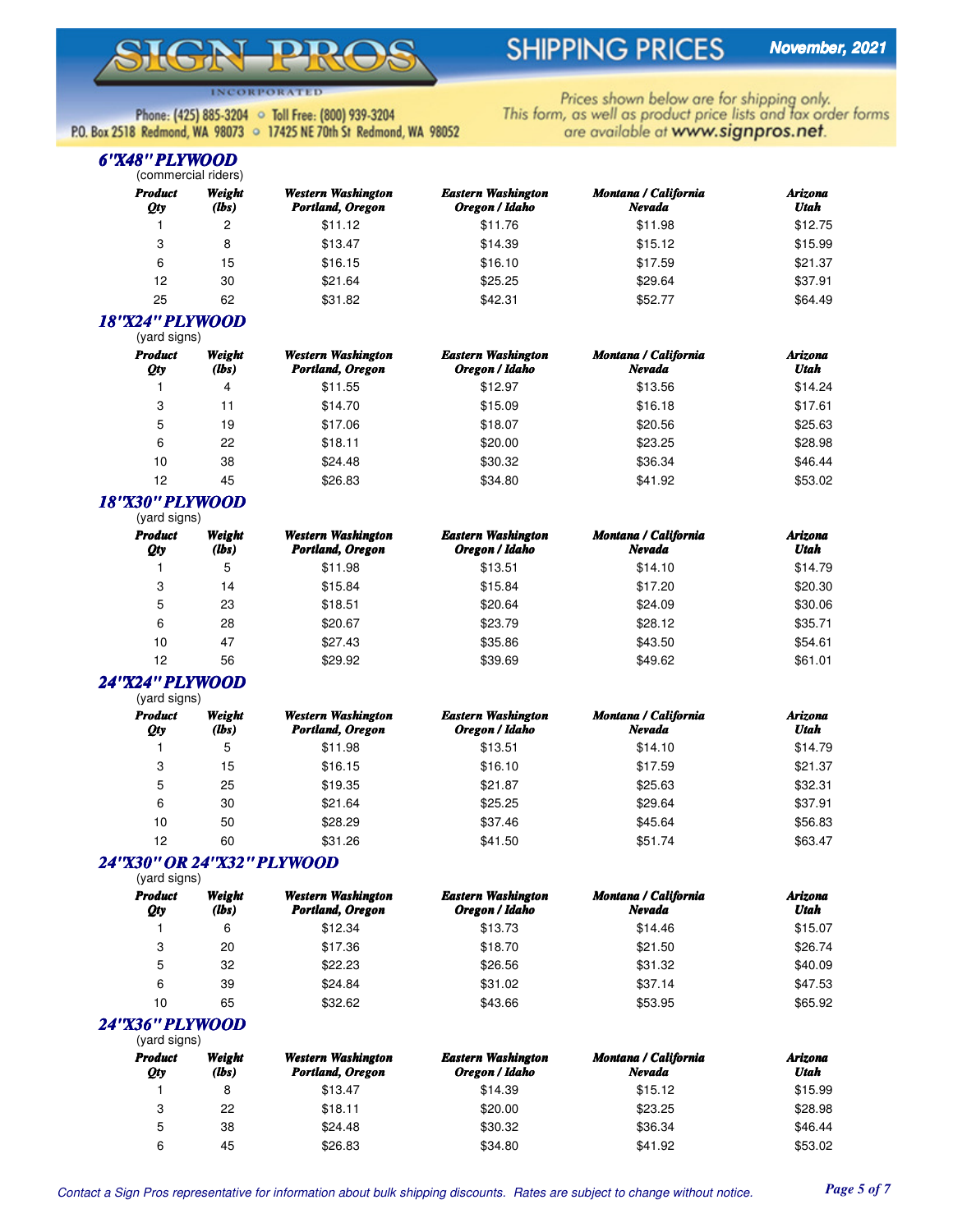# $\blacksquare$

# **SHIPPING PRICES**

**INCORPORATED** 

Phone: (425) 885-3204 • Toll Free: (800) 939-3204 P.O. Box 2518 Redmond, WA 98073 . 17425 NE 70th St Redmond, WA 98052 Prices shown below are for shipping only.<br>This form, as well as product price lists and fax order forms are available at www.signpros.net.

# *POLYSTYRENE PLASTIC SIGNS* (shipping cost per destination)

#### (namestrips, riders) *4"X24" POLYSTYRENE*

| <b>Product</b><br>Qty | Weight<br>(lbs) | Western Washington<br>Portland, Oregon | <b>Eastern Washington</b><br>Oregon / Idaho | Montana / California<br>Nevada | Arizona<br>Utah |
|-----------------------|-----------------|----------------------------------------|---------------------------------------------|--------------------------------|-----------------|
| 12                    |                 | \$10.71                                | \$10.41                                     | \$10.86                        | \$11.42         |
| 25                    |                 | \$11.12                                | \$11.76                                     | \$11.98                        | \$12.75         |
| 50                    | 4               | \$11.55                                | \$12.97                                     | \$13.56                        | \$14.24         |
| 100                   | 8               | \$13.47                                | \$14.39                                     | \$15.12                        | \$15.99         |
| 250                   | 20              | \$17.36                                | \$18.70                                     | \$21.50                        | \$26.74         |

#### *6"X24" POLYSTYRENE*

(namestrips, riders, sold signs)

| <b>Product</b><br><b>Qty</b> | Weight<br>(lbs) | Western Washington<br>Portland, Oregon | <b>Eastern Washington</b><br>Oregon / Idaho | Montana / California<br>Nevada | Arizona<br>Utah |
|------------------------------|-----------------|----------------------------------------|---------------------------------------------|--------------------------------|-----------------|
| 12                           | 2               | \$11.12                                | \$11.76                                     | \$11.98                        | \$12.75         |
| 25                           | 3               | \$11.29                                | \$12.35                                     | \$12.73                        | \$13.51         |
| 50                           | 6               | \$12.34                                | \$13.73                                     | \$14.46                        | \$15.07         |
| 100                          | 13              | \$15.53                                | \$15.55                                     | \$16.82                        | \$19.23         |
| 250                          | 32              | \$22.23                                | \$26.56                                     | \$31.32                        | \$40.09         |

## *9"X24" POLYSTYRENE*

(namestrips, riders, sold signs)

| <b>Product</b><br>Qty | Weight<br>(lbs) | Western Washington<br>Portland, Oregon | <b>Eastern Washington</b><br>Oregon / Idaho | Montana / California<br>Nevada | Arizona<br>Utah |
|-----------------------|-----------------|----------------------------------------|---------------------------------------------|--------------------------------|-----------------|
| 12                    | 2               | \$11.12                                | \$11.76                                     | \$11.98                        | \$12.75         |
| 25                    | 5               | \$11.98                                | \$13.51                                     | \$14.10                        | \$14.79         |
| 50                    | 10              | \$14.20                                | \$14.87                                     | \$15.88                        | \$17.01         |
| 100                   | 19              | \$17.06                                | \$18.07                                     | \$20.56                        | \$25.63         |
| 250                   | 48              | \$27.71                                | \$36.40                                     | \$44.23                        | \$55.39         |

### *18"X24" POLYSTYRENE*

| <b>Product</b><br>Qty | Weight<br>(lbs) | Western Washington<br>Portland, Oregon | <b>Eastern Washington</b><br>Oregon / Idaho | Montana / California<br>Nevada | Arizona<br>Utah |
|-----------------------|-----------------|----------------------------------------|---------------------------------------------|--------------------------------|-----------------|
| 6                     | 2               | \$11.12                                | \$11.76                                     | \$11.98                        | \$12.75         |
| 12                    | 5               | \$11.98                                | \$13.51                                     | \$14.10                        | \$14.79         |
| 25                    | 10              | \$14.20                                | \$14.87                                     | \$15.88                        | \$17.01         |
| 50                    | 19              | \$17.06                                | \$18.07                                     | \$20.56                        | \$25.63         |
| 100                   | 38              | \$24.48                                | \$30.32                                     | \$36.34                        | \$46.44         |

## *PVC PLASTIC SIGNS* (shipping cost per destination)

*4"X24" PVC PLASTIC*

| (namestrips, riders)  |                 |                                               |                                             |                                |                 |
|-----------------------|-----------------|-----------------------------------------------|---------------------------------------------|--------------------------------|-----------------|
| <b>Product</b><br>Qty | Weight<br>(lbs) | <b>Western Washington</b><br>Portland, Oregon | <b>Eastern Washington</b><br>Oregon / Idaho | Montana / California<br>Nevada | Arizona<br>Utah |
|                       |                 | \$10.71                                       | \$10.41                                     | \$10.86                        | \$11.42         |
| 3                     | 2               | \$11.12                                       | \$11.76                                     | \$11.98                        | \$12.75         |
| 6                     | 5               | \$11.98                                       | \$13.51                                     | \$14.10                        | \$14.79         |
| 12                    | 9               | \$13.77                                       | \$14.62                                     | \$15.45                        | \$16.30         |
| 25                    | 19              | \$17.06                                       | \$18.07                                     | \$20.56                        | \$25.63         |
| 50                    | 38              | \$24.48                                       | \$30.32                                     | \$36.34                        | \$46.44         |

Contact a Sign Pros representative for information about bulk shipping discounts. Rates are subject to change without notice. *Page 6 of 7*